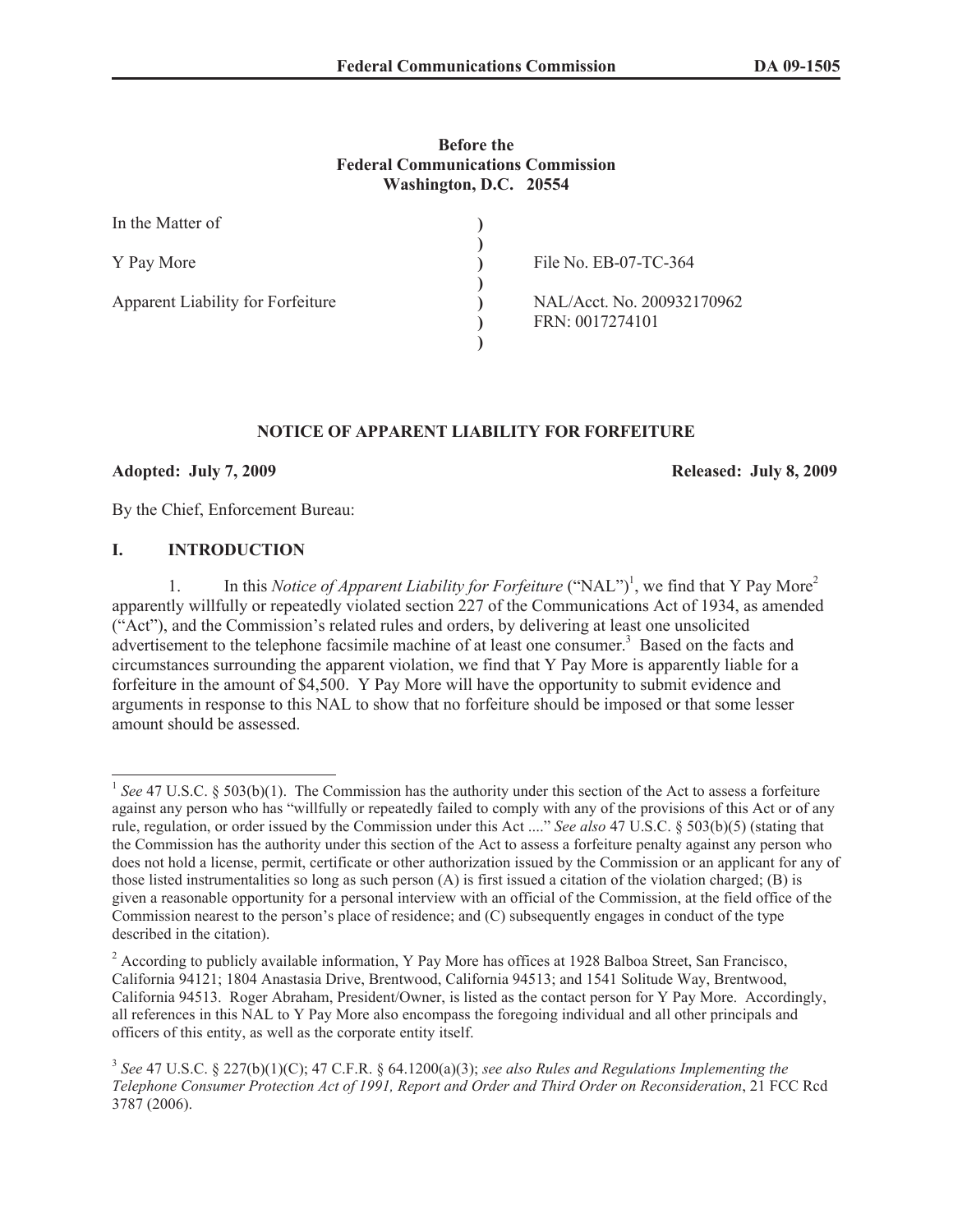# **II. BACKGROUND**

2. Section  $227(b)(1)(C)$  of the Act makes it "unlawful for any person within the United States, or any person outside the United States if the recipient is within the United States . . . to use any telephone facsimile machine, computer, or other device to send, to a telephone facsimile machine, an unsolicited advertisement." <sup>4</sup> The term "unsolicited advertisement" is defined in the Act and the Commission's rules as "any material advertising the commercial availability or quality of any property, goods, or services which is transmitted to any person without that person's prior express invitation or permission in writing or otherwise."<sup>5</sup> Under the Commission's rules, an "established business relationship<sup>16</sup> exception permits a party to deliver a message to a consumer if the sender has an established business relationship with the recipient *and* the sender obtained the number of the facsimile machine through the voluntary communication by the recipient, directly to the sender, within the context of the established business relationship, or through a directory, advertisement, or a site on the Internet to which the recipient voluntarily agreed to make available its facsimile number for public distribution.<sup>7</sup>

3. On March 7, 2007, in response to one or more consumer complaints alleging that Y Pay More had faxed unsolicited advertisements, the Enforcement Bureau ("Bureau") issued a citation<sup>8</sup> to Y Pay More, pursuant to section 503(b)(5) of the Act.<sup>9</sup> The Bureau cited Y Pay More for using a telephone facsimile machine, computer, or other device, to send unsolicited advertisements for alternative manufacturing to a telephone facsimile machine, in violation of section 227 of the Act and the Commission's related rules and orders. The citation warned Y Pay More that subsequent violations could result in the imposition of monetary forfeitures of up to \$11,000 per violation, and included a copy of the consumer complaints that formed the basis of the citation.<sup>10</sup> The citation informed Y Pay More that within 30 days of the date of the citation, it could either request an interview with Commission staff, or could provide a written statement responding to the citation. Y Pay More did not request an interview or otherwise respond to the citation. $^{11}$ 

7 *See* 47 U.S.C. § 227(b)(1)(C); 47 C.F.R. § 64.1200(a)(3)(i), (ii).

<sup>8</sup> Citation from Kurt A. Schroeder, Deputy Chief, Telecommunications Consumers Division, Enforcement Bureau, File No. EB-07-TC-364, issued to Y Pay More on March 7, 2007.

<sup>9</sup> See 47 U.S.C. § 503(b)(5) (authorizing the Commission to issue citations to persons who do not hold a license, permit, certificate or other authorization issued by the Commission or an applicant for any of those listed instrumentalities for violations of the Act or of the Commission's rules and orders).

<sup>10</sup> Commission staff mailed the citation to the following address: Y Pay More, Attention: Roger Abraham, 1928 Balboa Street, San Francisco, California 94121. *See* n.2, *supra*.

<sup>11</sup> Following the issuance of the citation, the Commission continued to receive complaints from multiple consumers alleging that Company faxed unsolicited advertisements to them. These complaints, received after the Commission's citation, resulted in the issuance of two Notices of Apparent Liability for Forfeiture against Y Pay More on December 28, 2007, in the amount of \$23,500; and on July 1, 2008, in the amount of \$9,000. *See Y Pay More*, Notice of Apparent Liability for Forfeiture, 22 FCC Rcd 21894 (2007); *Y Pay More*, Notice of Apparent Liability for Forfeiture, 23 FCC Rcd 10328 (2008).

 $4$  47 U.S.C. § 227(b)(1)(C); 47 C.F.R. § 64.1200(a)(3).

 $5$  47 U.S.C. § 227(a)(4); 47 C.F.R. § 64.1200(f)(13).

<sup>&</sup>lt;sup>6</sup> An "established business relationship" is defined as a prior or existing relationship formed by a voluntary two-way communication "with or without an exchange of consideration, on the basis of an inquiry, application, purchase or transaction by the business or residential subscriber regarding products or services offered by such person or entity, which relationship has not been previously terminated by either party." 47 C.F.R. § 64.1200(f)(5). *See also* 47 U.S.C. § 227(a)(2).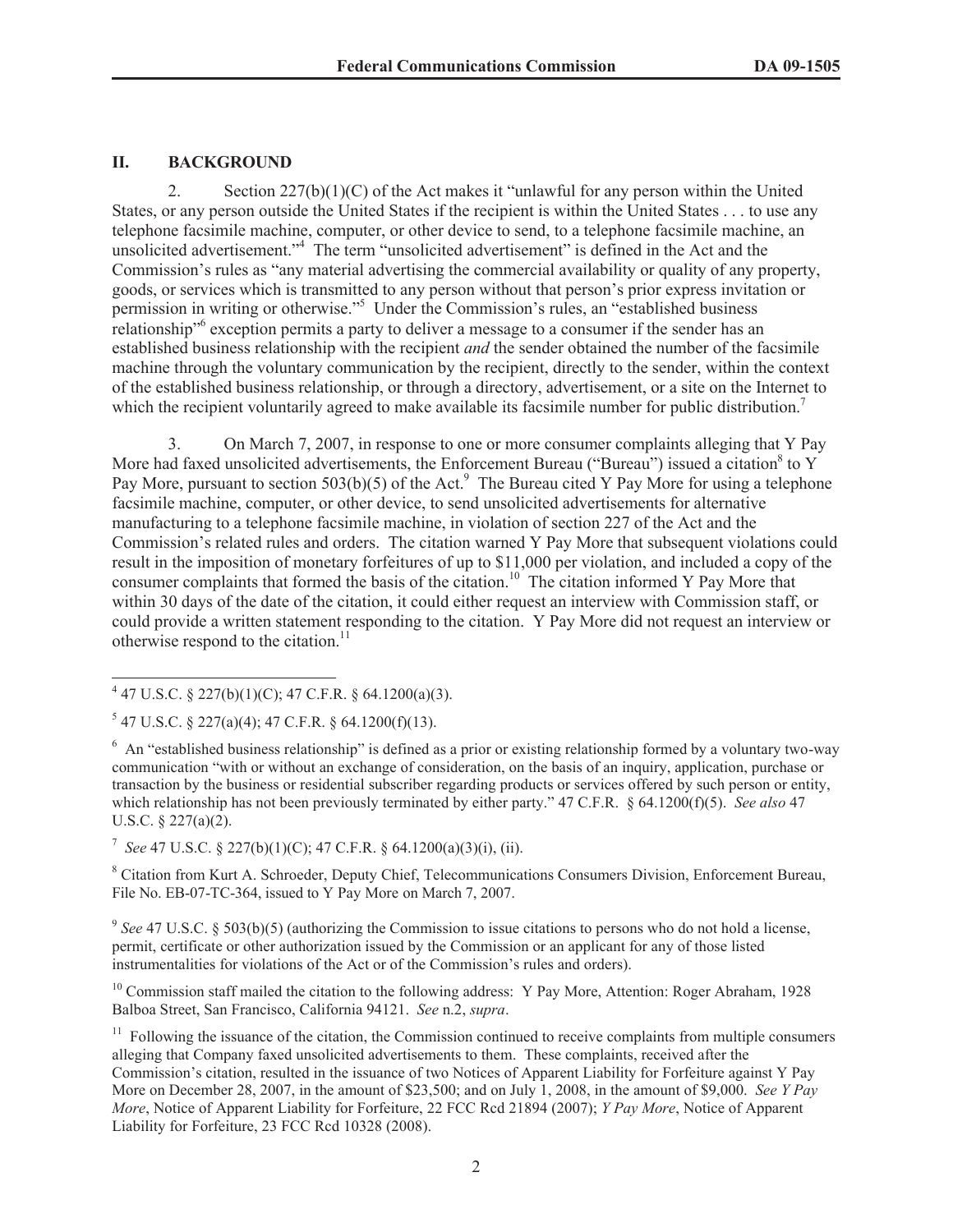4. Despite the citation's warning that subsequent violations could result in the imposition of monetary forfeitures, we have received an additional consumer complaint indicating that Y Pay More continued to engage in such conduct after issuance of the citation.<sup>12</sup> We base our action here specifically on a complaint filed by a consumer establishing that Y Pay More continued to send unsolicited advertisements to telephone facsimile machines after the date of the citation.<sup>13</sup>

5. Section 503(b) of the Act authorizes the Commission to assess a forfeiture for each violation of the Act, or of any rule, regulation, or order issued by the Commission under the Act, by a non-common carrier or other entity not specifically designated in section 503 of the Act. The maximum penalty for such a violation is \$11,000 for a violation occurring before September 2, 2008, and \$16,000 for a violation occurring on or after September 2, 2008.<sup>14</sup> In exercising such authority, we are to take into account "the nature, circumstances, extent, and gravity of the violation and, with respect to the violator, the degree of culpability, any history of prior offenses, ability to pay, and such other matters as justice may require."<sup>15</sup>

## **III. DISCUSSION**

### **A. Violations of the Commission's Rules Restricting Unsolicited Facsimile Advertisements**

6. We find that Y Pay More apparently violated section 227 of the Act and the Commission's related rules and orders by using a telephone facsimile machine, computer, or other device to send at least one unsolicited advertisement to the consumer identified in the Appendix. This NAL is based on evidence that a consumer received an unsolicited fax advertisement from Y Pay More *after* the Bureau's citation. The facsimile transmission advertises alternative manufacturing. Further, according to the complaint, the consumer neither had an established business relationship with Y Pay More nor gave Y Pay More permission to send the facsimile transmission.<sup>16</sup> The fax at issue here therefore falls within the definition of an "unsolicited advertisement."<sup>17</sup> Based on the entire record, including the consumer

<sup>15</sup> 47 U.S.C. § 503(b)(2)(D); *The Commission's Forfeiture Policy Statement and Amendment of Section 1.80 of the Rules to Incorporate the Forfeiture Guidelines, Report and Order*, 12 FCC Rcd 17087, 17100-01 para. 27 (1997) (*Forfeiture Policy Statement*), *recon. denied*, 15 FCC Rcd 303 (1999).

<sup>&</sup>lt;sup>12</sup> *See* Appendix for a listing of the consumer complaint against Y Pay More requesting Commission action.

<sup>&</sup>lt;sup>13</sup> We note that evidence of additional instances of unlawful conduct by Y Pay More may form the basis of subsequent enforcement action.

<sup>&</sup>lt;sup>14</sup> Section 503(b)(2)(C) provides for forfeitures up to \$10,000 for each violation in cases not covered by subparagraph (A) or (B), which address forfeitures for violations by licensees and common carriers, among others. *See* 47 U.S.C. § 503(b). In accordance with the inflation adjustment requirements contained in the Debt Collection Improvement Act of 1996, Pub. L. 104-134, Sec. 31001, 110 Stat. 1321, the Commission implemented an increase of the maximum statutory forfeiture under section 503(b)(2)(C) first to \$11,000 and more recently to \$16,000. *See* 47 C.F.R. §1.80(b)(3); *Amendment of Section 1.80 of the Commission's Rules and Adjustment of Forfeiture Maxima to Reflect Inflation*, 15 FCC Rcd 18221 (2000) (forfeiture maximum for this type of violator set at \$11,000); *Amendment of Section 1.80(b) of the Commission's Rules and Adjustment of Forfeiture Maxima to Reflect Inflation*, 19 FCC Rcd 10945 (2004) (amendment of section 1.80(b) to reflect inflation left the forfeiture maximum for this type of violator at \$11,000); *Amendment of Section 1.80(b) of the Commission's Rules, Adjustment of Forfeiture Maxima to Reflect Inflation,* 23 FCC Rcd 9845 (2008) (amendment of section 1.80(b) to reflect inflation increased the forfeiture maximum for this type of violator at \$16,000).

<sup>&</sup>lt;sup>16</sup> *See, e.g.*, complaint dated July 12, 2008, from John Kise (stating that he has never done any business with the fax advertiser, never made an inquiry or application to the fax advertiser and never given permission for the company to send the fax). The complainant involved in this action is listed in the Appendix.

<sup>17</sup> *See* 47 U.S.C. § 227(a)(4); 47 C.F.R. § 64.1200(f)(13) (definition previously at § 64.1200(f)(10)).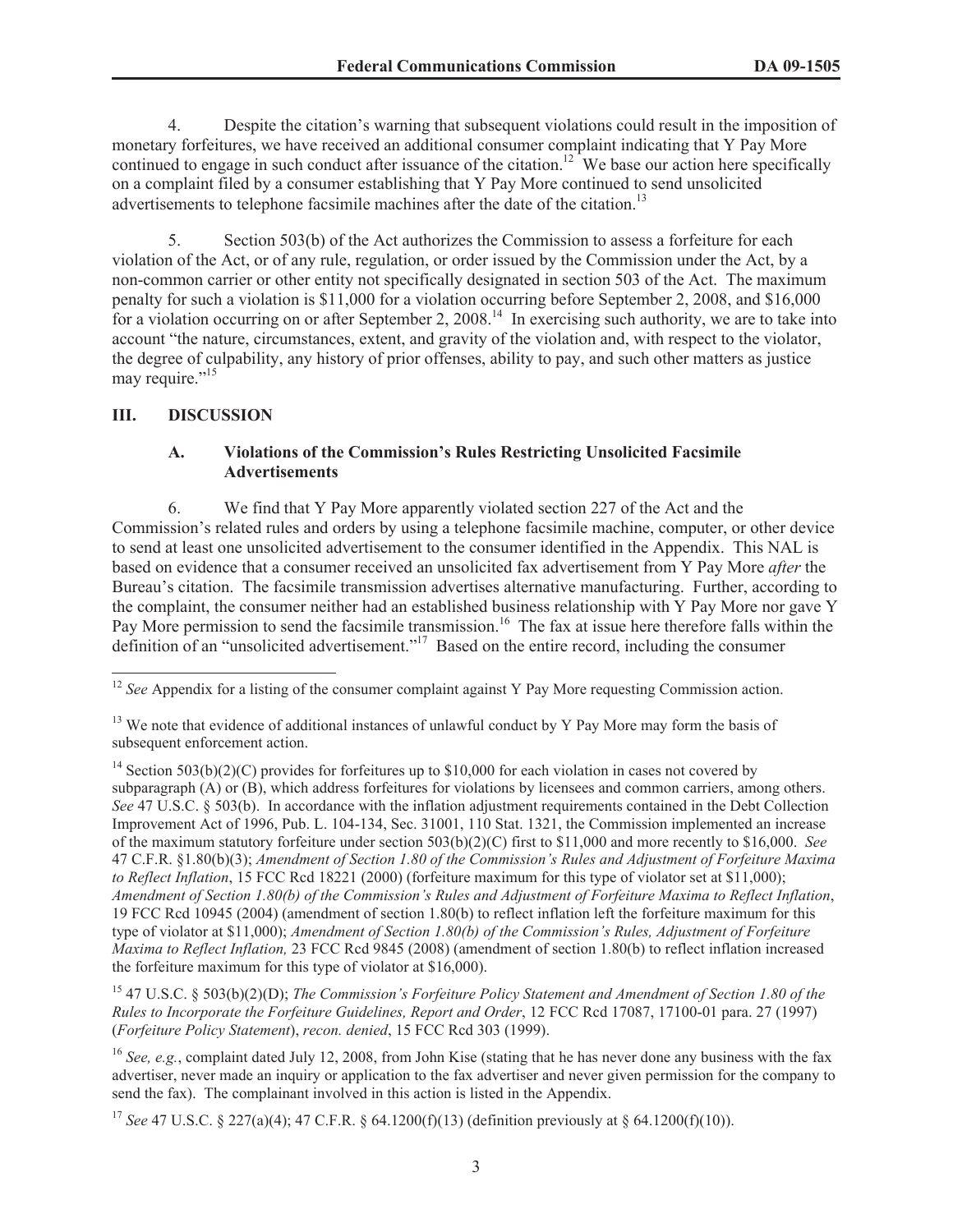complaint, we conclude that Y Pay More apparently violated section 227 of the Act and the Commission's related rules and orders by sending an unsolicited advertisement to the consumer's facsimile machine.

#### **B. Proposed Forfeiture**

7. We find that Y Pay More is apparently liable for a forfeiture in the amount of \$4,500. Although the *Commission's Forfeiture Policy Statement* does not establish a base forfeiture amount for violating the prohibition against using a telephone facsimile machine to send unsolicited advertisements, the Commission has previously considered \$4,500 per unsolicited fax advertisement to be an appropriate base amount.<sup>18</sup> We apply that base amount to the apparent violation. Thus, a total forfeiture of \$4,500 is proposed. Y Pay More will have the opportunity to submit evidence and arguments in response to this NAL to show that no forfeiture should be imposed or that some lesser amount should be assessed.<sup>19</sup>

#### **IV. CONCLUSION AND ORDERING CLAUSES**

8. We have determined that Y Pay More apparently violated section 227 of the Act and the Commission's related rules and orders by using a telephone facsimile machine, computer, or other device to send at least one unsolicited advertisement to the consumer identified in the Appendix. We have further determined that Y Pay More is apparently liable for a forfeiture in the amount of \$4,500.

9. Accordingly, IT IS ORDERED, pursuant to section 503(b) of the Act, 47 U.S.C. § 503(b), and section 1.80 of the rules, 47 C.F.R. § 1.80, and under the authority delegated by sections 0.111 and 0.311 of the Commission's rules, 47 C.F.R. §§ 0.111, 0.311, that Y Pay More is hereby NOTIFIED of this APPARENT LIABILITY FOR A FORFEITURE in the amount of \$4,500 for willful or repeated violations of section  $227(b)(1)(C)$  of the Communications Act, 47 U.S.C. § 227(b)(1)(C), section 64.1200(a)(3) of the Commission's rules, 47 C.F.R.  $\S$  64.1200(a)(3), and the related orders described in the paragraphs above.

10. IT IS FURTHER ORDERED THAT, pursuant to section 1.80 of the Commission's rules,<sup>20</sup> within thirty (30) days of the release date of this *Notice of Apparent Liability for Forfeiture*, Y Pay More SHALL PAY the full amount of the proposed forfeiture or SHALL FILE a written statement seeking reduction or cancellation of the proposed forfeiture.

11. Payment of the forfeiture must be made by check or similar instrument, payable to the order of the Federal Communications Commission. The payment must include the NAL/Account Number and FRN Number referenced above. Payment by check or money order may be mailed to Federal Communications Commission, P.O. Box 979088, St. Louis, MO 63197-9000. Payment by overnight mail may be sent to U.S. Bank – Government Lockbox #979088, SL-MO-C2-GL, 1005 Convention Plaza, St. Louis, MO 63101. Payment by wire transfer may be made to ABA Number 021030004, receiving bank TREAS/NYC, and account number 27000001. For payment by credit card, an FCC Form 159 (Remittance Advice) must be submitted. When completing the FCC Form 159, enter the NAL/Account number in block number 23A (call sign/other ID), and enter the letters "FORF" in block number 24A (payment type code). Y Pay More will also send electronic notification on the date

 $20$  47 C.F.R. § 1.80.

<sup>18</sup> *See Get-Aways, Inc.,* Notice of Apparent Liability For Forfeiture*,* 15 FCC Rcd 1805 (1999); *Get-Aways, Inc.,*  Forfeiture Order, 15 FCC Rcd 4843 (2000); *see also US Notary, Inc.,* Notice of Apparent Liability for Forfeiture*,* 15 Rcd 16999 (2000*); US Notary, Inc.,* Forfeiture Order*,* 16 FCC Rcd 18398 (2001*)*; *Tri-Star Marketing, Inc.,* Notice of Apparent Liability For Forfeiture, 15 FCC Rcd 11295 (2000); *Tri-Star Marketing, Inc.,* Forfeiture Order, 15 FCC Rcd 23198 (2000).

<sup>19</sup> *See* 47 U.S.C. § 503(b)(4)(C); 47 C.F.R. § 1.80(f)(3).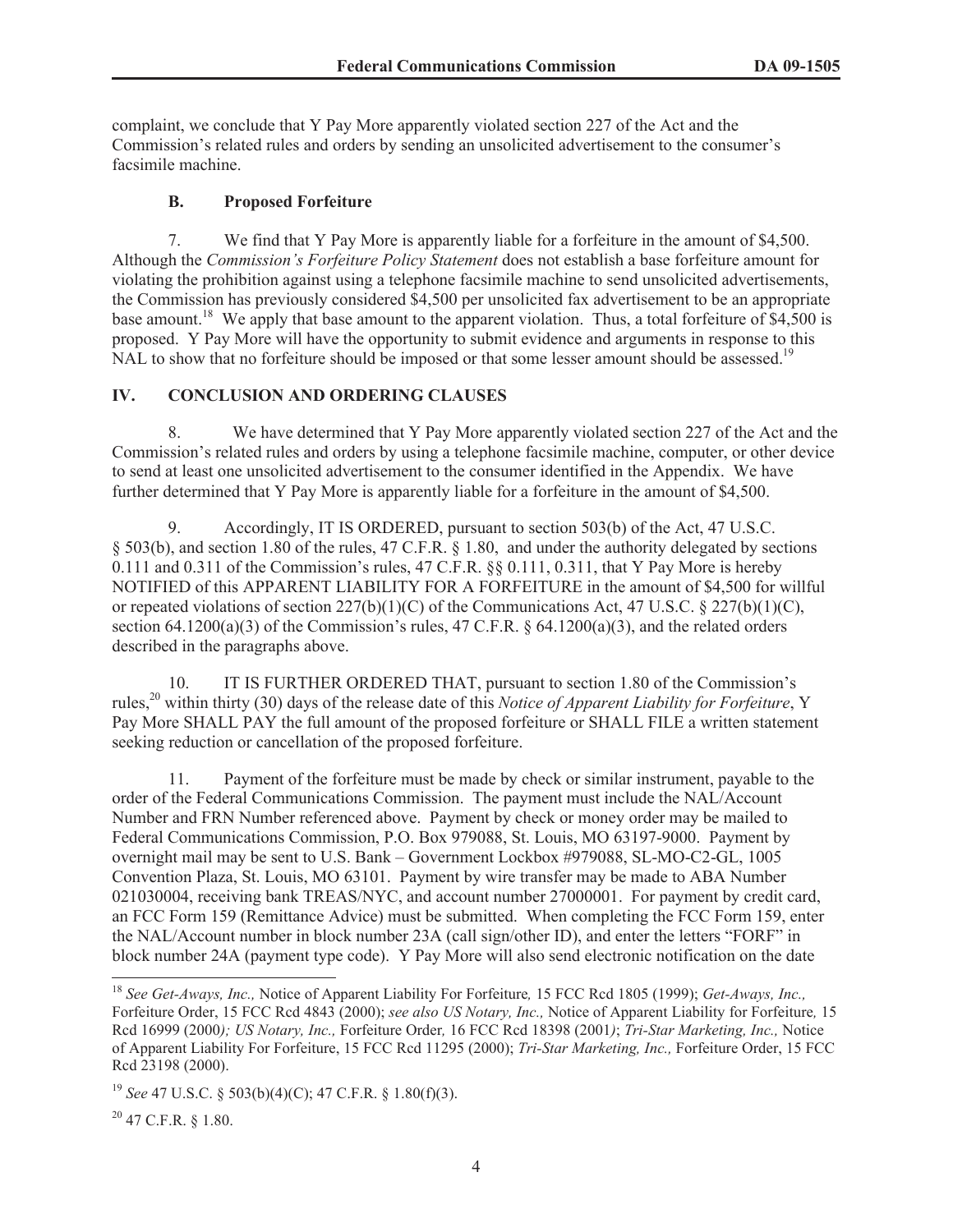said payment is made to Johnny.drake@fcc.gov. Requests for full payment under an installment plan should be sent to: Chief Financial Officer -- Financial Operations, 445 12th Street, S.W., Room 1-A625, Washington, D.C. 20554. Please contact the Financial Operations Group Help Desk at 1-877-480-3201 or Email: ARINQUIRIES@fcc.gov with any questions regarding payment procedures.

12. The response, if any, must be mailed both to: Marlene H. Dortch, Secretary, Federal Communications Commission, 445 12<sup>th</sup> Street, SW, Washington, DC 20554, ATTN: Enforcement Bureau – Telecommunications Consumers Division, and to Colleen Heitkamp, Chief, Telecommunications Consumers Division, Enforcement Bureau, Federal Communications Commission, 445 12<sup>th</sup> Street, SW, Washington, DC 20554, and must include the NAL/Acct. No. referenced in the caption (this includes United States Postal Service Express Mail, Priority Mail, and First Class Mail). Commercial overnight mail should be mailed to: Marlene H. Dortch, Secretary, Federal Communications Commission, Office of the Secretary, 9300 East Hampton Drive, Capital Heights, MD 20743. Hand or messenger-delivered mail should be directed to Marlene H. Dortch, Secretary, Federal Communications Commission, Office of the Secretary, c/o Natek, Inc., 236 Massachussetts Avenue, N.E., Suite 110, Washington, DC 2002 (deliveries accepted between 8:00 a.m. to 7:00 p.m. only).

13. The Commission will not consider reducing or canceling a forfeiture in response to a claim of inability to pay unless the petitioner submits: (1) federal tax returns for the most recent threeyear period; (2) financial statements prepared according to generally accepted accounting practices; or (3) some other reliable and objective documentation that accurately reflects the petitioner's current financial status. Any claim of inability to pay must specifically identify the basis for the claim by reference to the financial documentation submitted.

14. IT IS FURTHER ORDERED that a copy of this *Notice of Apparent Liability for Forfeiture* shall be sent by Certified Mail Return Receipt Requested and First Class mail to Y Pay More, Attention: Roger Abraham, President/Owner, 1928 Balboa Street, San Francisco, California 94121; 1804 Anastasia Drive, Brentwood, California 94513; and 1541 Solitude Way, Brentwood, California 94513.

FEDERAL COMMUNICATIONS COMMISSION

Kris Anne Monteith Chief, Enforcement Bureau